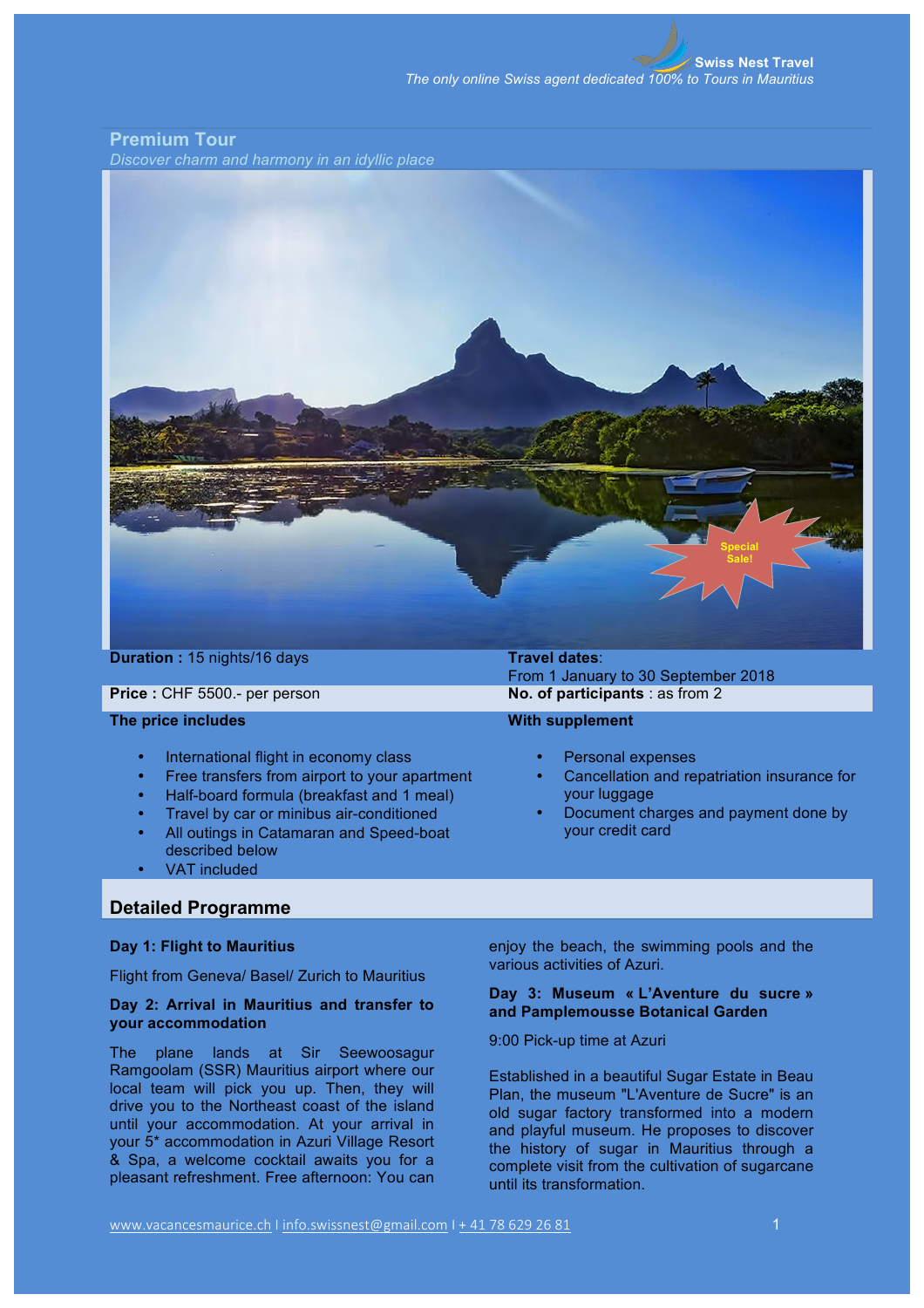12:30 Lunch at le Fangourin Restaurant (at your expense)

The Botanic Garden, formally known as Sir Seewoosagur Botanic Garden, is one of the most visited attractions in Mauritius. The garden is located in the proximity of Port-Louis in the district of Pamplemousse.

The botanical garden was initially opened as a private garden by the French governor of Mauritius nearly 300 years ago, later to become the national botanical garden of Mauritius.

The botanical garden stretches over endless acres of land and it may take you more than a week to cover the whole garden. It is populated with more than 650 varieties of plants among which are the famous Baobabs, the Palmier Bouteille, the ineluctable Giant Water Lilies, dozens of medicinal plants, a large spice garden and many more.

One of the main attractions of the botanical garden is the 85 different varieties of palm trees brought from different corners of the world. Other indigenous species of plants are also exhibited here.

16:00 Departure to Azuri

## **Day 4: Catamaran Cruise- See North Islands**

Enjoy an unforgettable catamaran cruise along the North coast of Mauritius.

The catamaran cruise **departs at 8:00** from Grand Baie on the North of Mauritius. Expected arrival time back to Grand Bay is 16:00.

The sailing time is around 1.5 hours before reaching Gabriel Island. The island is most famous for if its beautiful unspoiled beaches, with crystal clear water surrounding the entire island.

At around 12.30 you will enjoy full delicious BBQ lunch buffet set on the beach OR on the catamaran. Please note that the menu includes only fresh fish, fresh chicken and a selection of fresh salads (included in your package).

16:00 Departure to Azuri

**Day 5 : Free day**

Enjoy the beach and spa

Suggestion: One of the hiking trails of the national park of "Bras d'eau" to five kilometres of Azuri. The park was created to protect endemic species close to extinction: the opportunity for you to imagine what Mauritius looked like before the man settled there. During your walk, you can discover ebony, ferns and orchids, but also birds, such as the Coq des Bois (or "flycatcher"). You will find information on fauna and flora at the visitor centre located on the road crossing the forest.

### **Day 6 : Black River Gorges, The Rhumerie de Chamarel Distillery and 7 coloured earth at Chamarel**

9:00 Departure time to the Black River Gorges

This natural park offers magnificent landscapes and allows to randomly discover walks about 300 species of trees, shrubs, plants and animals.

Situated in the South West part of Mauritius, in the heart of a fertile valley lies the Rhumerie de Chamarel which is surrounded by vast sugarcane plantations growing in harmony with the pineapples and other tropical fruits nearby.

Displaying a unique sense of warmth and authenticity, the Rhumerie de Chamarel Distillery welcomes visitors for an allencompassing tourism experience ranging from a guided visit of the distillery and rum tasting to a tasty meal at L'Alchimiste (included in your package)

Continue with the 7-colour tour of the land, Chamarel's most famous site, with its amazing landscape of naturally coloured hills. This phenomenon is due to the presence of volcanic ash containing mineral oxides of different colours exposed by erosion for centuries.

16:00 Driving back to Azuri along the East coast: a romantic way, which allows you to discover this part of the island still undeveloped.

#### **Day 7: Catamaran to Deer Island**

Treat yourself to a memorable day of exhilarating sail on a beautiful Catamaran to "Ile aux cerfs" – this will definitely be one of the highlights of your holidays in Mauritius.

On board enjoy a delicious BBQ lunch, selection of alcoholic beverages (beer, rum, cocktails) and non-alcoholic drinks and more.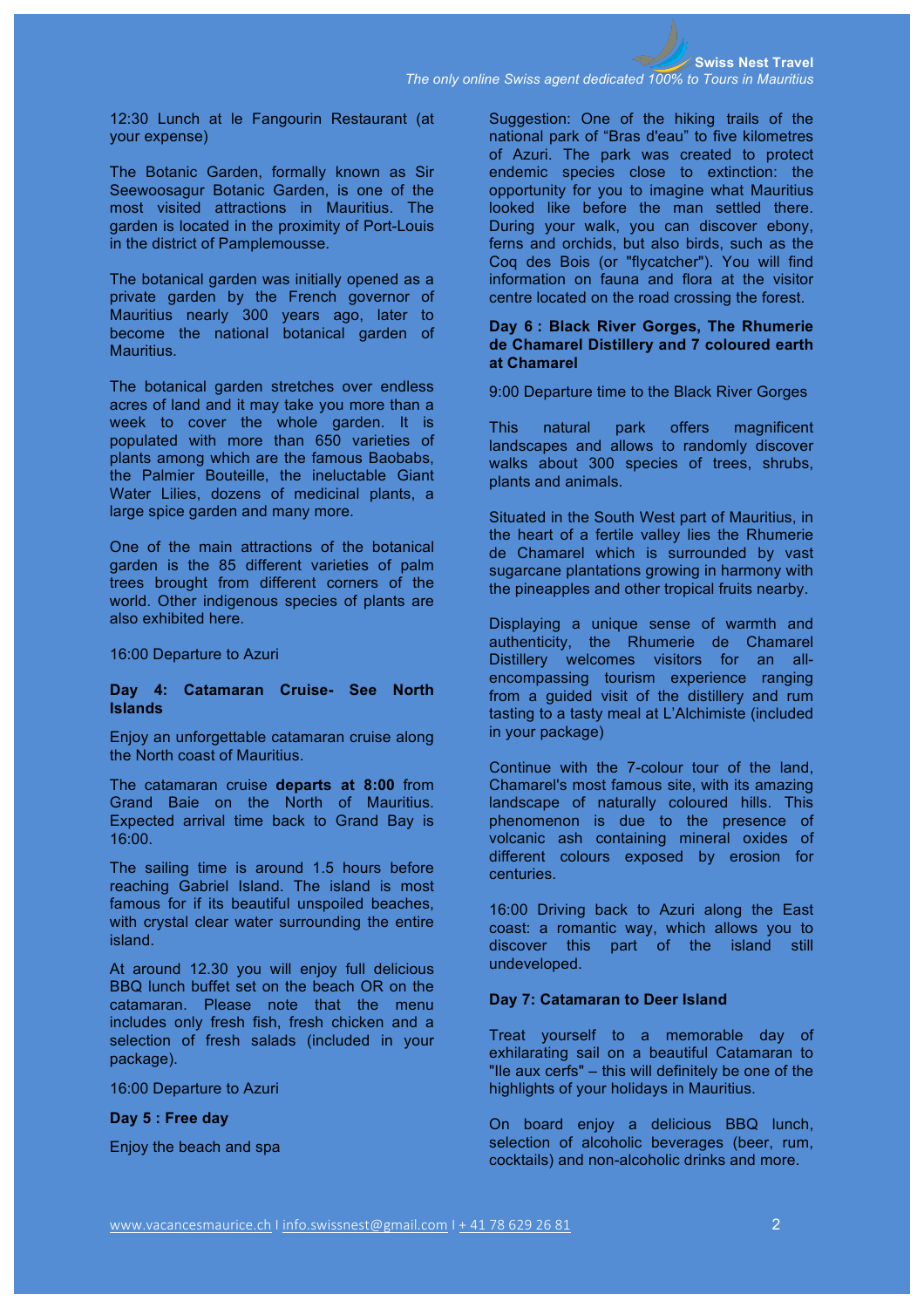The catamaran cruise departs at 09:00 from the Preskil Beach Resort's Jetty located at Pointe Jerome on the South East of Mauritius.

This cruise is all about sailing through crystal clear waters whilst enjoying breath-taking sceneries and relaxing on the beautiful white sand bank of "Ile-aux-cerfs".

Along the way at around 11:00, the catamaran makes a stop for you to enjoy snorkelling inside the islands largest lagoon allowing you to enjoy the underwater marine life and swim amongst superb corals and brightly coloured tropical fish.

After snorkelling, the catamaran continues sailing along the beautiful east coast and will take you up the river's mouth of Grand River South East to see the giant bat colony and monkeys living on the rivers bank and also to see the waterfall from afar.

Expected arrival time back to Azuri is 16:00, and depends on tide and winds.

## **Day 8 : Free day**

Relaxing day at the beach.

Why don't you do The Mangrove Nature Track? A stone's throw from your accommodation, discover the Mangroves "mangled", the natural habitat of many crabs, birds and other creatures of the seas and swamps. Continue your walk by the beach to the village Lafayette post office. You will not be disappointed.

#### **Day 9: "La Roche-qui-pleure" and Blue Bay**

9:00 Departure time at Azuri

The south of Mauritius offers many surprises for those who take the time to discover it. This part of the coastline is not surrounded by coral reefs and the waves break on the cliffs, offering as a little air of Bretagne to the walker. To the east of Souillac, "La Roche-qui-pleure" provides a magnificent view of the Indian Ocean, which is more often used to see through its lagoons.

12:30 Lunch at your expense

14:00 Arrival at the Blue-Bay Public beach

The Blue Bay Marine Park is considered one of the most beautiful Ramsar sites in the world. It is classified national heritage of Mauritius. If there is only one marine site to visit when you come to the island, it is unquestionably this

one. You will find rare species of breath-taking beauty corals and tropical fish with sensational shades of colour, less than 5 meters deep.

16:00 Departure to Azuri.

#### **Day 10: The Tea route and sacred lake Grand-Bassin**

#### 9:00 Departure time at Azuri

Located on the central plateau of the island, at an altitude favorable to the cultivation of the tea, Bois Cheri is at the same time a plantation, a tea factory and a museum. Our guides will be happy to show and explain the different stages of production: from picking to wrapping, wilting, fermentation, drying and sifting.

12:30 Lunch at your expense in the "Bois Chéri" restaurant.

Venturing further into the land and passing the artificial reservoirs of La Marie and La Mare aux Vacoas, you will encounter Ganga Talao (or Grand Bassin), a natural lake nestled in the crater of an ancient volcano. This lake is an important place of pilgrimage where many Hindus of Mauritius converge to pray to Lord Shiva during the festival of Maha Shivratree. Our guides will introduce you to some of the temples that line the lake and explain the rituals.

Returning back at Azuri

## **Day 11: Free day**

Enjoy the beach and its surroundings

Suggestion: Visit the Cellar Lady (the Caves of Roches Noires). It is a natural volcanic cave, located on the main road of the village of Roches Noires, five minutes from Azuri. A friendly and refreshing excursion.

#### **Day 12: Catamaran Cruise – Swim with Dolphins**

Enjoy a full day catamaran cruise to see Dolphins on the west coast of Mauritius including a visit to Crystal rock and Benitiers Island.

This catamaran cruise includes Breakfast, BBQ lunch buffet and selection of drinks including alcoholic (beer, rum, cocktails…) and non-alcoholic beverages throughout the day.

As part of this cruise tour, you will discover the dolphins of Tamarin bay, visit the famous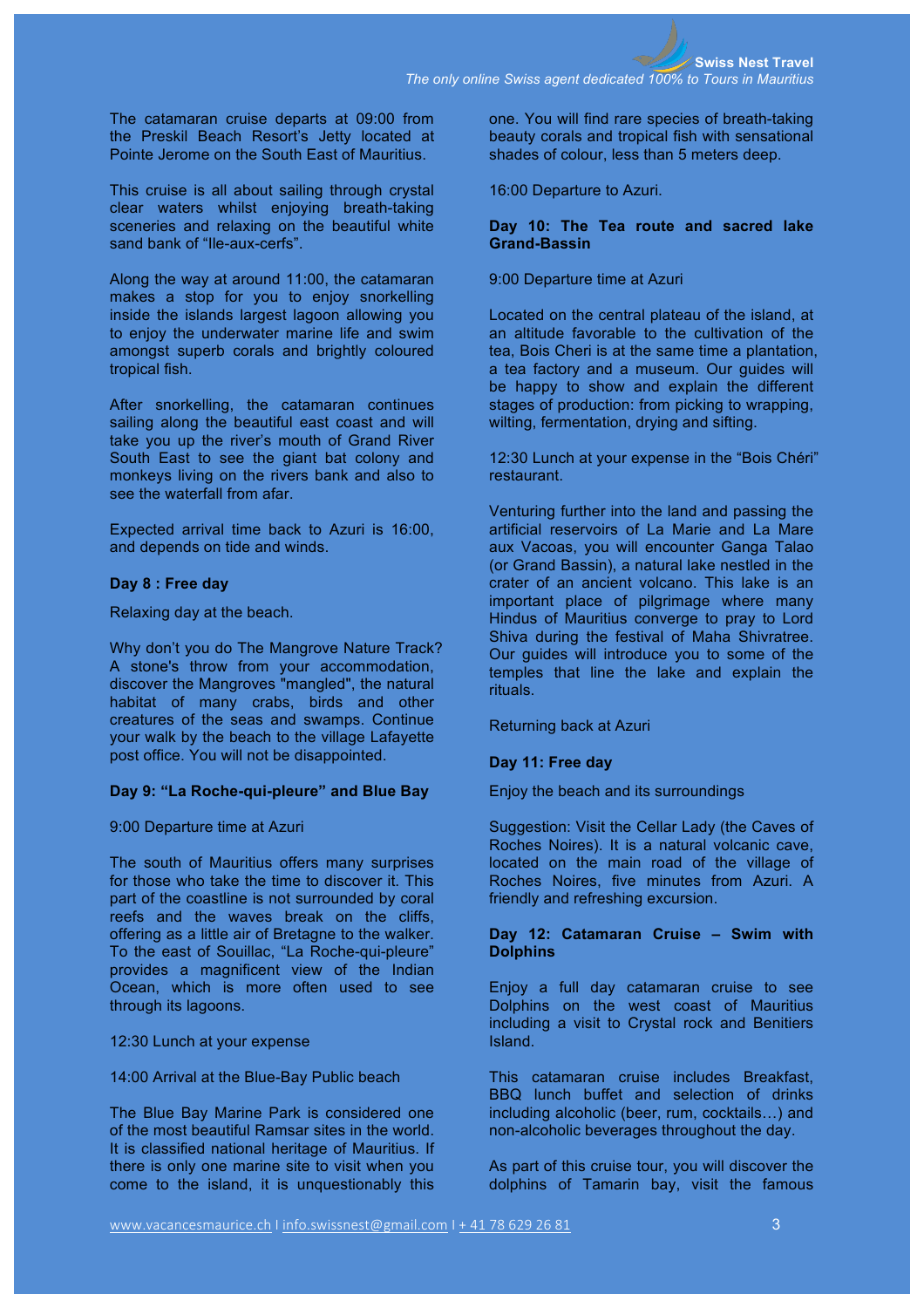Crystal rock which stands out in the middle of the lagoon, and stay on Benitiers Island for lunch and relaxation on its beautiful sandy beaches.

Expected arrival time to Tamarin is 4:00 pm and then back to Azuri

#### **Day 13**: **Visit and shopping at Port-Louis**

9:00 Pick-up time to Azuri

You begin your visit by "Place d'armes" and its cannons returned to symbolise Peace. This broad, palm-lined avenue is the central location of the capital, bordered by the oldest Indian Ocean Theater, and the Government House.

Your visit continues with another unmissable place: the Central Market. Colourful, noisy, swarming with life and surprises, the "bazaar" (as they say in Mauritius) is divided into two parts. On the left, you will walk between the fruit and vegetable stalls, the pyramids of spices and the amazing packages of medicinal plants used by the Mauritians to cure all sorts of ailments. Do not hesitate to taste the "Dholl Puri" (Indian crepe) and local drinks such as "Alouda". The right part of the market is reserved for the local crafts: enough to have fun and bring back some souvenirs of your Mauritian escapade.

You then enter Chinatown, symbolised by an imposing red door with characteristic architecture. With its many restaurants, traditional pharmacies, shops, small shops and food stalls on every street corner, this small parcel of Asian culture will transport you to the Far East in no time at all.

The tour ends at Caudan. A short stroll along the waterfront will refresh you after crossing the streets of the capital lined with buildings. The Caudan provides a craft market, clothing shops, a bookshop, bars and restaurants, a museum, a cinema and even a casino.

16:00 Departure to Azuri

## **Day 14 : Vanilla Crocodile Park**

9:00 Pick-up time at Azuri

The Crocodile & Giant Tortoises Park which is home to various species of animals, reptiles and plants is set in a beautiful rain forested valley with natural freshwater springs, full of prawns and fish.

As part of your visit to the Crocodile & Giant Tortoises Park, the park's guides will guide you through some unforgettable walks, and you will stroll through luxuriant greenery where banana trees, palm trees and giant bamboos provide shade for the crocodiles and the giant tortoises.

During your stay in the park, you can also experience a first-hand unique encounter with the giant tortoises, and get a rare chance to feed, pet and play with them.

Also thousands of Nile crocodiles and giant tortoises are found in the park and you can watch them in maximum safety.

There is also a mini zoo of Mauritian fauna where you can find most of the Mauritian mammals and reptiles including skinks, phelsumas (geckos), giant tortoises, turtles, bats, deer, mongooses, monkeys, pigs, as well as domestic livestock such as goats, fat-tailed sheep and donkeys.

Lunch (not included)

16:00 Departure to Azuri

## **Day 15 : Visit of the Casela Nature Park**

9:00 Pick-up time at Azuri

The Mauritius Casela Park is a real nature and adventure park. It is located besides the Rempart Mountain on the South-West of Mauritius offering magnificent views of the countryside rolling down the west coast of Mauritius.

The entrance ticket (included in your package) allows you to discover animal species from Mauritius (pink pigeons, giant tortoises, deer, wild boars ...) or come from elsewhere (lions, zebras, ostriches, macaques, cheetahs, rhinoceros, giraffes, ...). After a short walk in the lush nature, you will board an open bus to get closer to the animals.

Would you like more action? Safari by quad, jeep, segway or camel ride, zip lines, tilapia fishing, walking with lions are available (fees apply).

Lunch will be at your expense at the park restaurant, with peacocks and with views of the west coast.

16:00 Departure to Azuri